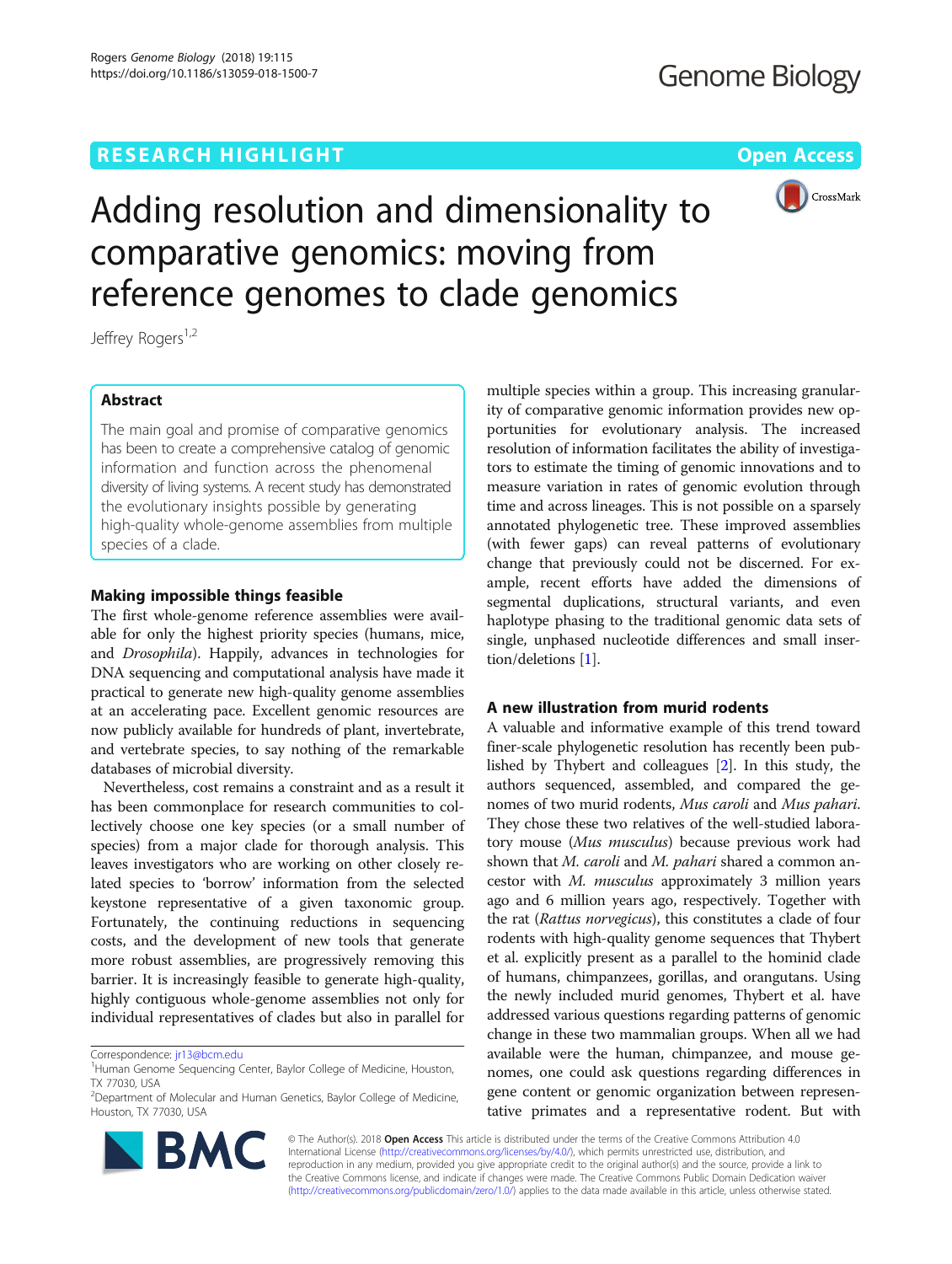clades of genomes within each lineage, Thybert and colleagues have compared patterns of evolutionary change at a much higher resolution and have begun addressing the temporal dynamics of specific aspects of genome evolution that have not been previously investigated in these lineages.

It has long been known that rodents exhibit a higher rate of large (multi-megabase) chromosomal rearrangements than do primates. New intra-family comparisons show that there have been periods of rapid rearrangement interspersed with periods of much slower change during murid evolution. New assemblies also show that other features of the murid genome evolve more rapidly than they do in primates, including single nucleotide changes (previously reported, but now examined across multiple rodent species), SINE elements, CTCF-binding motifs, and, particularly, LINE elements. The evidence suggests that the expansion of LINE elements led to various changes in genome function in the genus Mus. In one case, new LINE elements specific to murid rodents accumulated within the androgen-binding protein gene cluster, apparently contributing to gene copy number increases in murids, particularly M. musculus. This gene family has been associated with behavioral mate choice and the dynamics of a hybrid zone between two mouse subspecies [\[3](#page-2-0)]. New analyses demonstrate that LINE element expansion in murid rodents differs significantly from that in the parallel clade of hominids, which has interesting biological consequences.

Another example of the value of more extensive sampling of genomes within and across clades is the novel finding by Thybert and colleagues that, although the B2 SINE element has increased in number in all three Mus species, only *M. caroli* displays a novel CTCF-binding site within the B2 element. Consequently, only M. caroli has increased CTCF-binding site numbers due to SINE element proliferation. Given the potential functional impact of increased CTCF-binding sites, this has considerable implications for understanding the evolution of gene regulation across rodent lineages. Overall, Thybert et al. observed that murid genomes exhibit faster evolution than do primates across multiple domains (coding exons, introns, regulatory sequences, ancestral repeat elements, and even inter-chromosomal rearrangements), but that episodes of accelerated change can occur independently in different murid lineages and that some of these rates fluctuate over evolutionary timescales within a given lineage.

This analysis by Thybert et al. provides a welcome example of the insights to be gained by comparing multiple genomes across several major lineages (families, superfamilies, or orders among mammals, or equivalent phylogenetic diversity in other taxonomic groups). A 2014 analysis of 48 bird genomes was another clear illustration of the value of this approach  $[4]$ . Other recent studies of smaller data sets have also indicated how comparisons made locally within a clade, when performed in parallel with comparisons across widely divergent lineages, can generate novel unanticipated results [\[5](#page-2-0), [6\]](#page-2-0).

## No longer just dreams

Several projects are now underway that promise to dramatically increase the number of species for which high-quality genome assemblies are available. Additional assemblies for a wider range of primates are in progress or have recently been published [\[7](#page-2-0)]. This is incrementally generating new clades of assemblies on additional branches of the primate evolutionary tree. At a considerably broader scale, the Vertebrate Genomes Project (VGP) is an international, multi-institution program designed to achieve impressive goals starting with the assembly of the genome of one species from each of approximately 260 vertebrate orders [\[8\]](#page-2-0). The VGP has established explicit recommended standards for the quality of new reference assemblies and plans to sequence many more species in its second and subsequent phases, reaching tens of thousands of new high-quality assemblies over several years. The insect i5k project is another such effort that intends to produce de novo assemblies for 1000 arthropods [[9](#page-2-0)].

The continuing advances in genome analysis technology, involving methods for both data generation and computational analysis, are making truly revolutionary sequencing projects feasible. One can foresee a not-toodistant future in which almost gapless high-accuracy whole-genome assemblies are publicly available for tens of thousands of plant, invertebrate, and vertebrate species. Goals that were inconceivable even a few years ago are now under serious discussion [\[10\]](#page-2-0). A golden age of comparative genomics is coming. The recent paper by Thybert et al. [[2\]](#page-2-0) takes a welcome step towards the day when biologists will have ready access to extensive genomic information for entire clades of species.

#### Funding

JR receives support from NIH grants R01-EY026045, R24-OD11173, UM1-HG008898, and P51-OD011106.

#### Author's contribution

JR wrote the manuscript, and approved the final manuscript.

#### Author's information

JR is an Associate Professor in the Human Genome Sequencing Center and Dept. of Molecular and Human Genetics, Baylor College of Medicine, Houston, Texas.

#### Competing interests

The author declares that he has no competing interests.

## Publisher's Note

Springer Nature remains neutral with regard to jurisdictional claims in published maps and institutional affiliations.